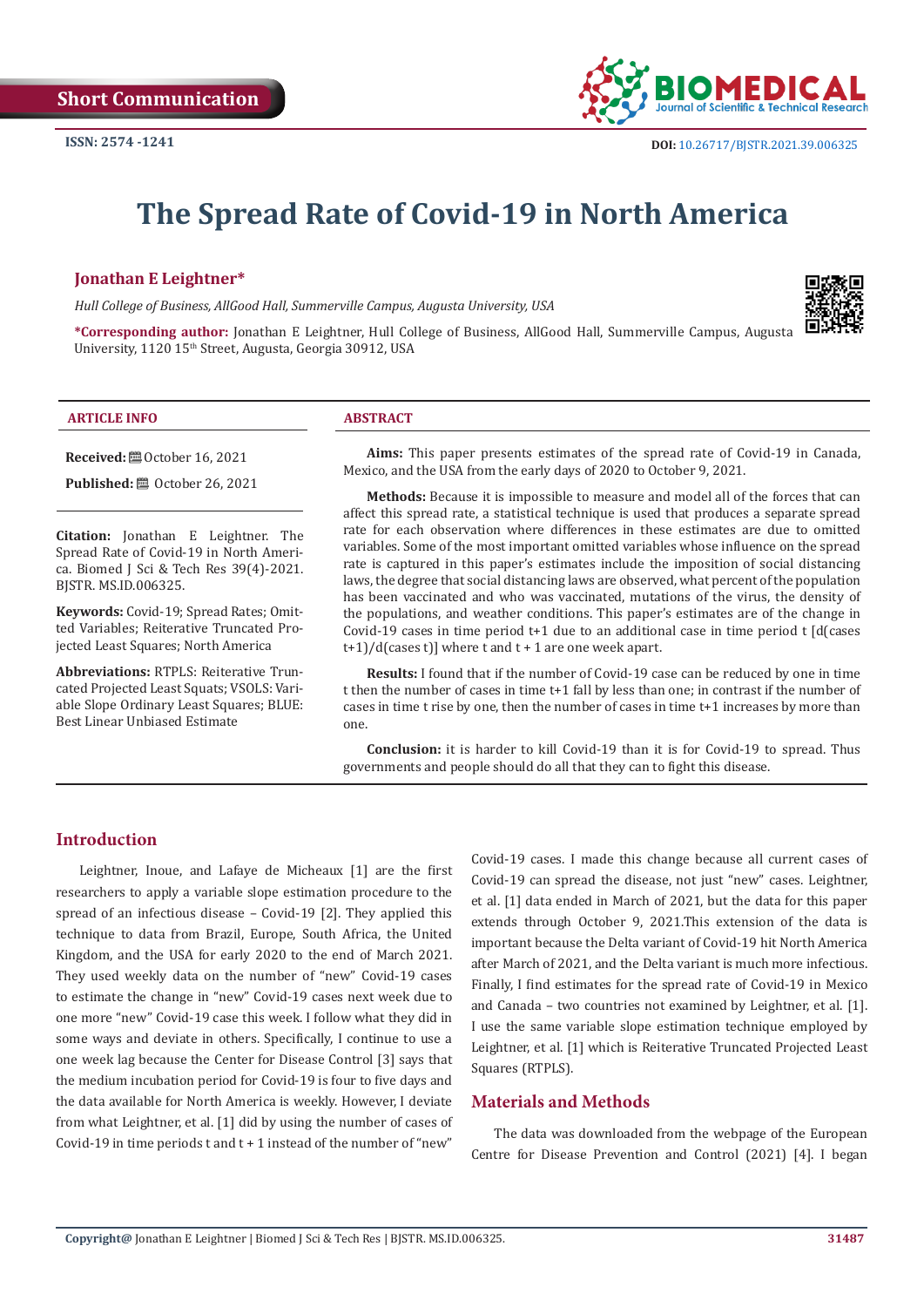the data series for each country at the point when that country's number of Covid-19 cases remained above one for the rest of the data set. This resulted in Canada's and the USA's data starting in the fourth week of 2020 and Mexico's data starting in the seventh week of 2020. The data is presented on the left side of Table 1 and depicted in Figure 1. Leightner, et al. [1] use simulation tests to compare and contrast three different variable slope estimation methods – variable slope ordinary least squares (VSOLS), variable slope generalized least squares (VSGLS), and reiterative truncated

projected least squats (RTPLS). Although VSGLS is theoretically the best linear unbiased estimate (BLUE), Leightner, et al. [1] used RTPLS because simulations show that RTPLS produces noticeably less error than VSGLS when all the variation in the dependent variable is due to omitted variables and RTPLS captures non-linear relationships better than VSGLS and the spread of a disease is nonlinear [5]. Simulations show that VSOLS was always far inferior to both VSGLS and RTPLS.



**Figure 1:** Number of Cases of Covid-19.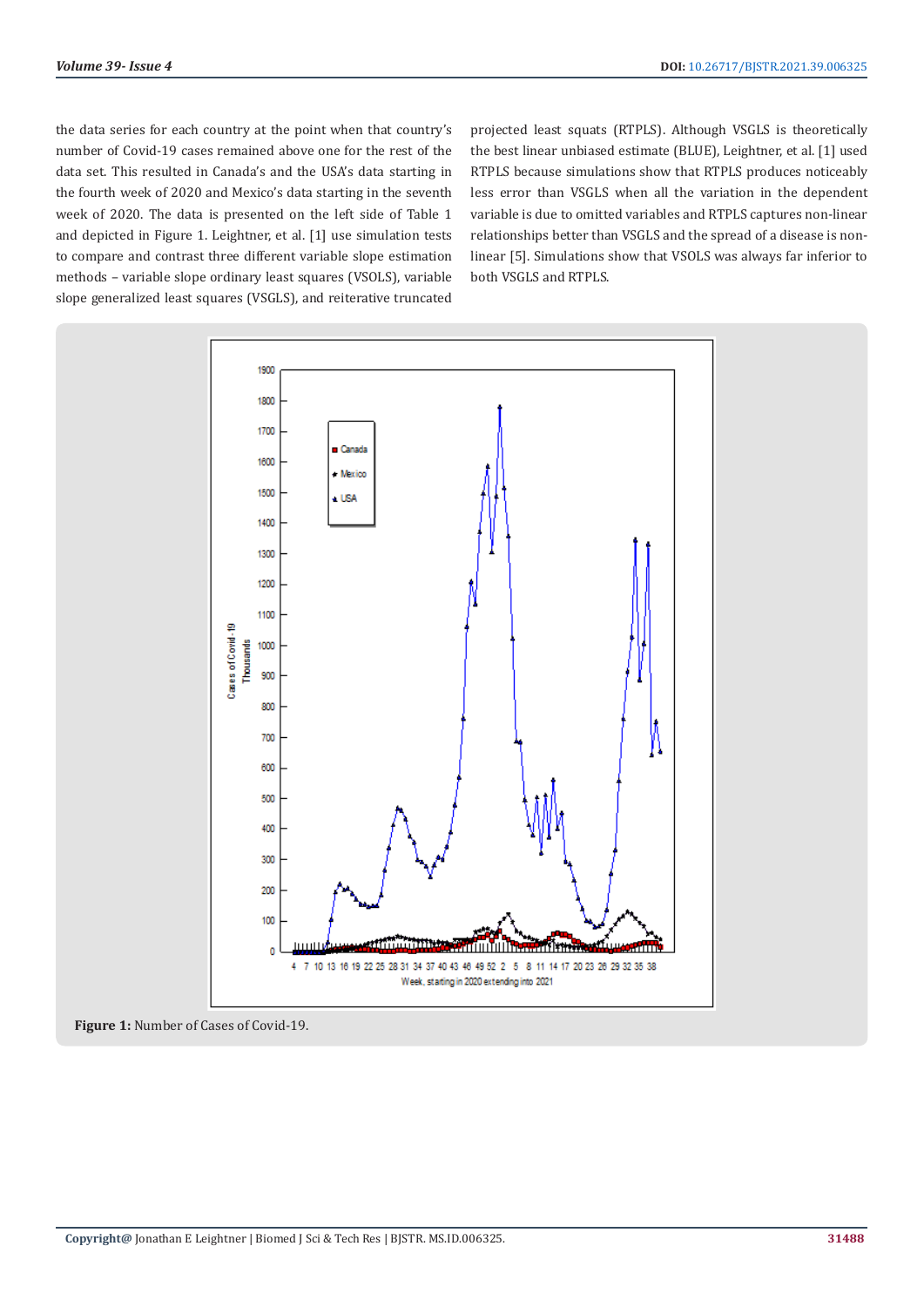All three variable slope estimation methods are built upon the following ideas:

- **(1)** Omitted variables destroy the reliability of estimated coefficients and statistics when they affect the estimated slope (if an omitted variable does not affect the slope in the sample or population, then it merely adds more random noise to the estimation, and does not bias the estimates),
- **(2)** If omitted variables affect the estimated slope and they are ignored, then the estimation procedure produces a constant slope, when in truth the slope varies due to the omitted variables (thus the resulting estimates are hopelessly biased), and
- **(3)** Omitted variables will affect the relative vertical position of observations [6].

All three variable slope estimation procedures use the relative vertical position of observations to capture the influence of omitted variables; all three produce a separate slope estimate for every observation where differences in these slope estimates are due to omitted variables. Variable slope estimation produces estimates that show all the ways that the dependent and independent variables are related (i.e. total derivatives); in contrast to more traditional estimation techniques which produce estimates holding all other included variables constant (thus, partial derivatives). Leightner, et al. [1] explain all three variable slope estimation procedures, test all three using simulations, and then uses RTPLS to estimate the spread rate of Covid-19 as described above. Leightner, et al. [7] and Leightner [8] explain RTPLS and present the mathematical equations used in it. Both Leightner, et al. [1] and Leightner, et al. [7] are open access articles. Published applications of RTPLS include estimates of the inflation/unemployment tradeoff, pollution abatement, effectiveness of monetary, fiscal, exchange rate, and trade policies, and the effects of China accumulating US dollars on the value of the US dollar and on the US trade deficit.

# **Results**

Figure 1 plots the data over time. The two upward spikes in the number of Covid-19 cases in the USA correspond to new variants of the virus. Variant B.1.1.7 hit the world in September 2020 (≈week 38) and the Delta variant hit North America in June of 2021 (≈week 25) (Center of Disease Control and Prevention, 2021) [9]. Figure 1 shows that Mexico and Canada also experienced these new variant spikes (although Canada's Delta spike occurred with a 6 week lag). The noticeable declines in Covid-19 cases in early 2021 in all three countries corresponds to when vaccines were first available. The estimates for d(cases of Covid-19 in t+1)/d(cases of Covid-19 in t) are given in the right half of Table 1 and depicted over time in Figure 2. The d(cases of Covid-19 in t+1)/d(cases of Covid-19 in t) estimates are highest and most unstable when Covid-19 first emerged in each country. The d(cases of Covid-19 in t+1)/d(cases of Covid-19 in t) value for Canada in the fourth week of 2020 means that an additional case in that week would be correlated with 8.466 additional cases the next week. A close examination of Figure 2 reveals some common trends for all of North America: (1) from 2020 week 13 through the end of 2020 d(cases of Covid-19 in t+1)/ d(cases of Covid-19 in t) estimates were on an upward trend, (2) d(cases of Covid-19 in t+1)/d(cases of Covid-19 in t) fell in early 2021 as vaccinations become available, (3) d(cases of Covid-19 in t+1)/d(cases of Covid-19 in t) again rose between weeks 4 and 13 of 2021, then fell between weeks 14 and 22, rose again between weeks 21 and 30, and then fell after week 30 of 2021.

|      |                | cases        |               |              | $d(\cases t+1)/d(\cases t)$ |               |            |
|------|----------------|--------------|---------------|--------------|-----------------------------|---------------|------------|
| year | week           | Canada       | <b>Mexico</b> | <b>USA</b>   | Canada                      | <b>Mexico</b> | <b>USA</b> |
| 2020 | 4              | $\mathbf{1}$ |               | 5            | 8.466                       |               | 2.293      |
| 2020 | 5              | 3            |               | 6            | 2.822                       |               | 1.078      |
| 2020 | 6              | 3            |               | $\mathbf{1}$ | 2.155                       |               | 8.466      |
| 2020 | $\overline{7}$ | $\mathbf{1}$ | $\mathbf{1}$  | 3            | 6.466                       | 6.466         | 8.489      |
| 2020 | 8              | $\mathbf{1}$ | $\mathbf{1}$  | 20           | 20.466                      | 16.466        | 2.973      |
| 2020 | 9              | 15           | 11            | 54           | 2.898                       | 1.77          | 8.712      |
| 2020 | 10             | 38           | 14            | 465          | 6.512                       | 15.819        | 6.936      |
| 2020 | 11             | 242          | 216           | 3220         | 4.675                       | 3.053         | 9.763      |
| 2020 | 12             | 1126         | 654           | 31432        | 4.29                        | 1.875         | 3.43       |
| 2020 | 13             | 4825         | 1221          | 107819       | 1.916                       | 1.71          | 1.805      |
| 2020 | 14             | 9241         | 2083          | 194610       | 0.96                        | 1.628         | 1.13       |
| 2020 | 15             | 8869         | 3386          | 219936       | 1.175                       | 1.815         | 0.919      |
| 2020 | 16             | 10412        | 6141          | 202116       | 1.163                       | 1.488         | 1.02       |

**Table 1:** The Data and Empirical Estimates.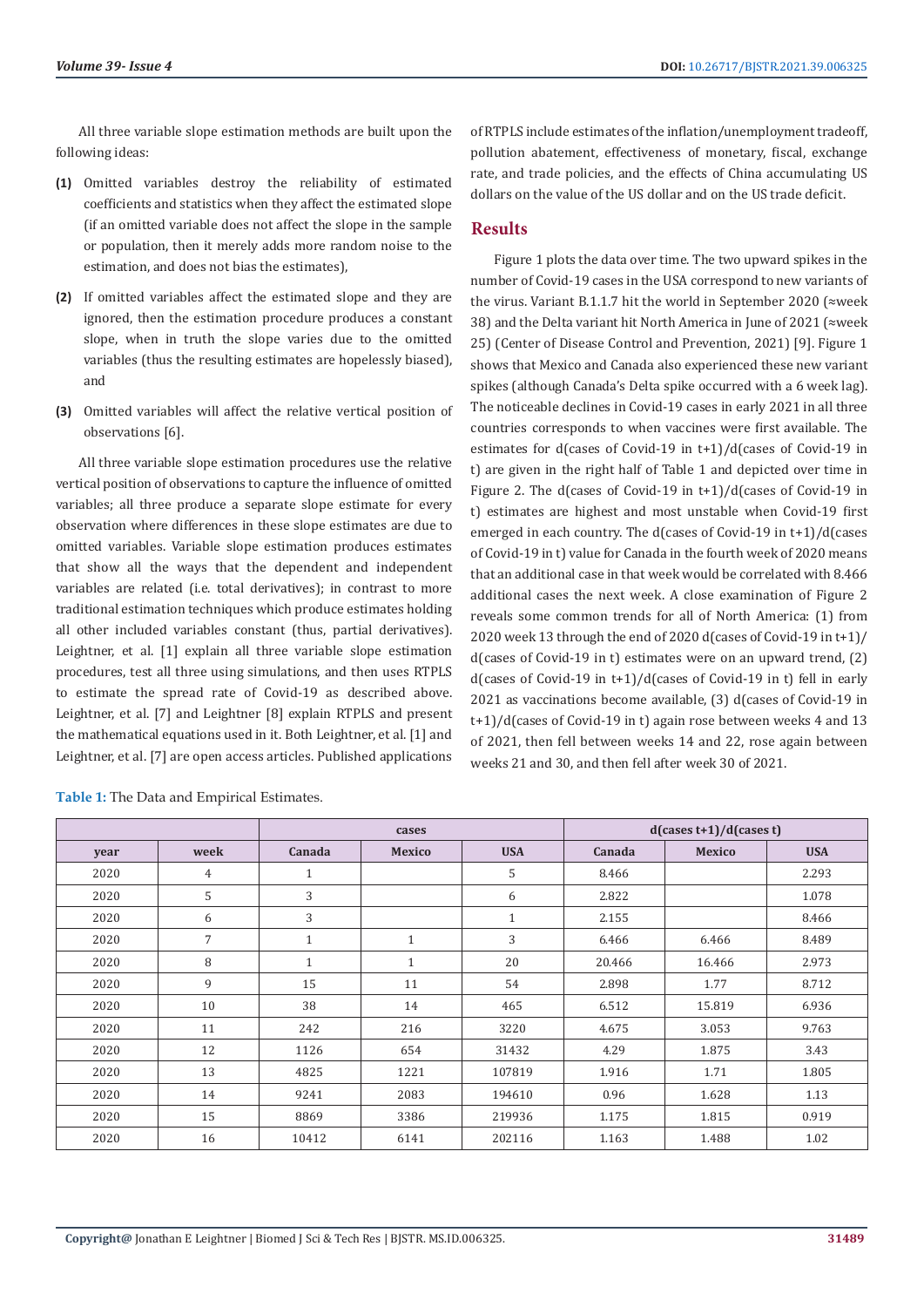| 2020 | 17             | 12107 | 9135   | 206223  | 1.04  | 1.215     | 0.932 |
|------|----------------|-------|--------|---------|-------|-----------|-------|
| 2020 | 18             | 12590 | 11094  | 192131  | 0.745 | 1.311     | 0.894 |
| 2020 | 19             | 9374  | 14536  | 171758  | 0.869 | 1.322     | 0.914 |
| 2020 | 20             | 8143  | 19213  | 156958  | 0.946 | 1.223     | 0.997 |
| 2020 | 21             | 7697  | 23497  | 156481  | 0.812 | 1.136     | 0.939 |
| 2020 | 22             | 6248  | 26685  | 146953  | 0.761 | 1.127     | 1.036 |
| 2020 | 23             | 4752  | 30070  | 152172  | 0.651 | 1.135     | 0.997 |
| 2020 | 24             | 3088  | 34118  | 151706  | 0.828 | 1.086     | 1.232 |
| 2020 | 25             | 2550  | 37054  | 186843  | 0.752 | 1.05      | 1.435 |
| 2020 | 26             | 1913  | 38916  | 268084  | 1.197 | 1.098     | 1.267 |
| 2020 | 27             | 2285  | 42740  | 339639  | 0.902 | 1.036     | 1.226 |
| 2020 | 28             | 2055  | 44253  | 416307  | 1.345 | 1.124     | 1.125 |
| 2020 | 29             | 2759  | 49745  | 468318  | 1.292 | 0.984     | 0.984 |
| 2020 | 30             | 3560  | 48945  | 460760  | 0.836 | 0.91      | 0.942 |
| 2020 | 31             | 2972  | 44519  | 433935  | 0.87  | 0.92      | 0.869 |
| 2020 | 32             | 2581  | 40936  | 376909  | 1.023 | 0.925     | 0.951 |
| 2020 | 33             | 2636  | 37880  | 358405  | 1.068 | 0.968     | 0.835 |
| 2020 | 34             | 2809  | 36673  | 299342  | 1.086 | 1.028     | 0.984 |
| 2020 | 35             | 3044  | 37703  | 294552  | 1.301 | 0.987     | 0.948 |
| 2020 | 36             | 3955  | 37193  | 279258  | 1.206 | 0.907     | 0.872 |
| 2020 | 37             | 4764  | 33735  | 243558  | 1.468 | 0.832     | 1.169 |
| 2020 | 38             | 6990  | 28075  | 284835  | 1.356 | 1.138     | 1.089 |
| 2020 | 39             | 9476  | 31936  | 310232  | 1.376 | 0.952     | 0.976 |
| 2020 | 40             | 13031 | 30405  | 302799  | 0.918 | 0.985     | 1.138 |
| 2020 | 41             | 11961 | 29957  | 344699  | 1.675 | 0.617     | 1.137 |
| 2020 | 42             | 20031 | 18484  | 392051  | 0.897 | 2.161     | 1.228 |
| 2020 | 43             | 17956 | 39933  | 481570  | 1.155 | 0.958     | 1.186 |
| 2020 | 44             | 20737 | 38232  | 571197  | 1.315 | 1.005     | 1.338 |
| 2020 | 45             | 27272 | 38433  | 764289  | 1.172 | 1.007     | 1.394 |
| 2020 | 46             | 31964 | 38697  | 1065410 | 1.077 | 0.914     | 1.136 |
| 2020 | 47             | 34426 | 35353  | 1209848 | 1.156 | 1.844     | 0.939 |
| 2020 | 48             | 39775 | 65196  | 1136412 | 1.129 | 1.055     | 1.209 |
| 2020 | 49             | 44904 | 68779  | 1373677 | 1.015 | 1.079     | 1.092 |
| 2020 | 50             | 45561 | 74194  | 1499756 | 1.198 | 1.023     | 1.059 |
| 2020 | 51             | 54571 | 75871  | 1588085 | 0.673 | 0.837     | 0.823 |
| 2020 | 52             | 36706 | 63515  | 1306812 | 1.353 | 0.934     | 1.139 |
| 2020 | 53             | 49643 | 59325  | 1488563 | 1.34  | 1.566     | 1.198 |
| 2021 | $\mathbf{1}$   | 66518 | 92878  | 1782792 | 0.705 | $1.161\,$ | 0.85  |
| 2021 | 2              | 46891 | 107869 | 1515282 | 0.809 | 1.133     | 0.897 |
| 2021 | 3              | 37939 | 122238 | 1358783 | 0.806 | 0.801     | 0.754 |
| 2021 | $\overline{4}$ | 30578 | 97968  | 1024054 | 0.802 | 0.677     | 0.671 |
| 2021 | 5              | 24531 | 66305  | 687440  | 0.767 | 0.903     | 0.997 |
| 2021 | 6              | 18804 | 59879  | 685603  | 1.202 | 0.797     | 0.723 |
| 2021 | $\overline{7}$ | 22593 | 47740  | 495991  | 0.908 | 0.956     | 0.838 |
| 2021 | 8              | 20516 | 45649  | 415502  | 1.008 | 0.903     | 0.922 |
| 2021 | 9              | 20665 | 41196  | 383101  | 1.082 | 0.904     | 1.323 |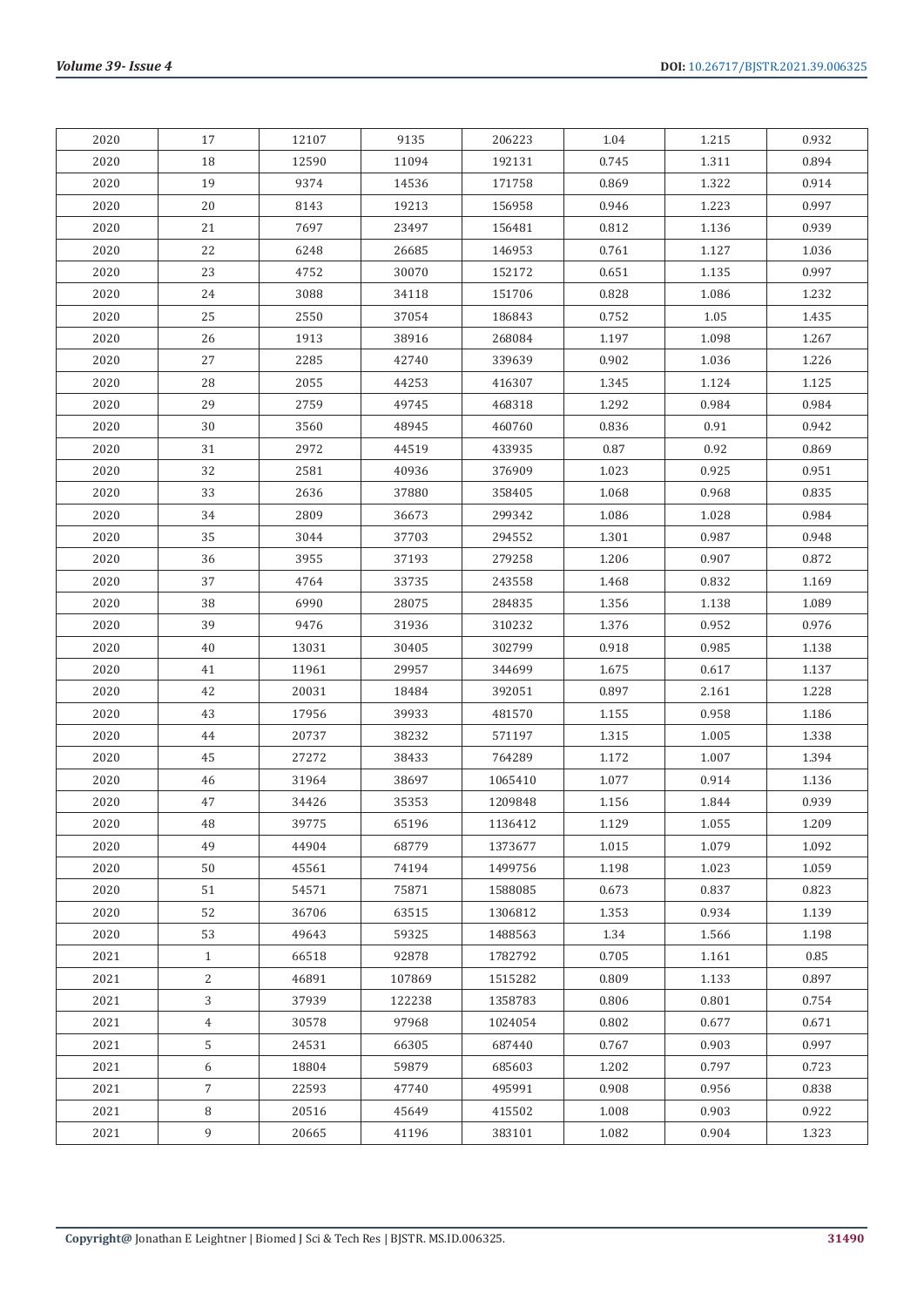| 2021 | 10 | 22349 | 37252  | 506660  | 1.149 | 0.79  | 0.639 |
|------|----|-------|--------|---------|-------|-------|-------|
| 2021 | 11 | 25672 | 29431  | 323686  | 1.286 | 1.043 | 1.584 |
| 2021 | 12 | 32996 | 30682  | 512686  | 1.293 | 0.778 | 0.73  |
| 2021 | 13 | 42658 | 23863  | 374335  | 1.328 | 1.576 | 1.501 |
| 2021 | 14 | 56643 | 37599  | 562003  | 1.073 | 0.468 | 0.717 |
| 2021 | 15 | 60757 | 17606  | 402714  | 0.924 | 1.285 | 1.128 |
| 2021 | 16 | 56145 | 22624  | 454253  | 0.985 | 0.9   | 0.653 |
| 2021 | 17 | 55324 | 20366  | 296606  | 0.921 | 0.815 | 0.965 |
| 2021 | 18 | 50944 | 16596  | 286092  | 0.675 | 0.93  | 0.825 |
| 2021 | 19 | 34396 | 15427  | 236081  | 0.959 | 0.998 | 0.737 |
| 2021 | 20 | 32982 | 15384  | 173887  | 0.607 | 1.069 | 0.816 |
| 2021 | 21 | 20018 | 16435  | 141806  | 0.628 | 1.267 | 0.727 |
| 2021 | 22 | 12563 | 20820  | 103062  | 0.728 | 0.999 | 0.964 |
| 2021 | 23 | 9140  | 20789  | 99397   | 0.692 | 1.116 | 0.808 |
| 2021 | 24 | 6322  | 23200  | 80348   | 0.717 | 1.246 | 1.033 |
| 2021 | 25 | 4527  | 28902  | 83014   | 0.775 | 1.191 | 1.111 |
| 2021 | 26 | 3505  | 34420  | 92182   | 0.991 | 1.502 | 1.501 |
| 2021 | 27 | 3469  | 51701  | 138400  | 0.708 | 1.371 | 1.852 |
| 2021 | 28 | 2451  | 70870  | 256273  | 1.546 | 1.27  | 1.298 |
| 2021 | 29 | 3783  | 89994  | 332523  | 0.832 | 1.19  | 1.684 |
| 2021 | 30 | 3141  | 107060 | 559822  | 3.696 | 1.091 | 1.358 |
| 2021 | 31 | 11604 | 116832 | 760508  | 1.197 | 1.114 | 1.205 |
| 2021 | 32 | 13886 | 130108 | 916459  | 1.272 | 0.947 | 1.123 |
| 2021 | 33 | 17651 | 123178 | 1029600 | 1.283 | 0.89  | 1.308 |
| 2021 | 34 | 22632 | 109648 | 1346506 | 1.152 | 0.841 | 0.66  |
| 2021 | 35 | 26071 | 92247  | 888479  | 1.103 | 0.895 | 1.136 |
| 2021 | 36 | 28745 | 82532  | 1009116 | 1.073 | 0.691 | 1.32  |
| 2021 | 37 | 30838 | 57001  | 1332502 | 0.988 | 1.101 | 0.483 |
| 2021 | 38 | 30458 | 62763  | 643648  | 0.927 | 0.772 | 1.168 |
| 2021 | 39 | 28238 | 48435  | 751638  | 0.523 | 0.847 | 0.874 |
| 2021 | 40 | 14771 | 41000  | 656782  |       |       |       |

# **Discussion**

It should be noted that the estimates of d(cases of Covid-19 in t+1)/d(cases of Covid-19 in t) given in Table 1 and depicted in Figure 2 are for both increases and decreases in the number of cases in time t. However, every time the estimate of d(cases of Covid-19 in t+1)/d(cases of Covid-19 in t) was less than one, Covid-19 cases declined the next time period. This means that if Canada, Mexico, and/or the USA could reduce the number of cases in time t by one

[perhaps by stricter social distancing laws, mandating vaccines, or rapid testing and quarantining [10], then the number of cases in time t+1 would decline by less than one. However, if something (like a new Covid-19 mutation or more humid, cooler weather) would increase the number of Covid-19 cases in time t, then the number of cases in time t+1 would increase by more than one. Thus it is harder to kill this virus than it is for it to spread. Governments and people need to do all that they can to beat this virus, because it is easier to spread than it is to defeat.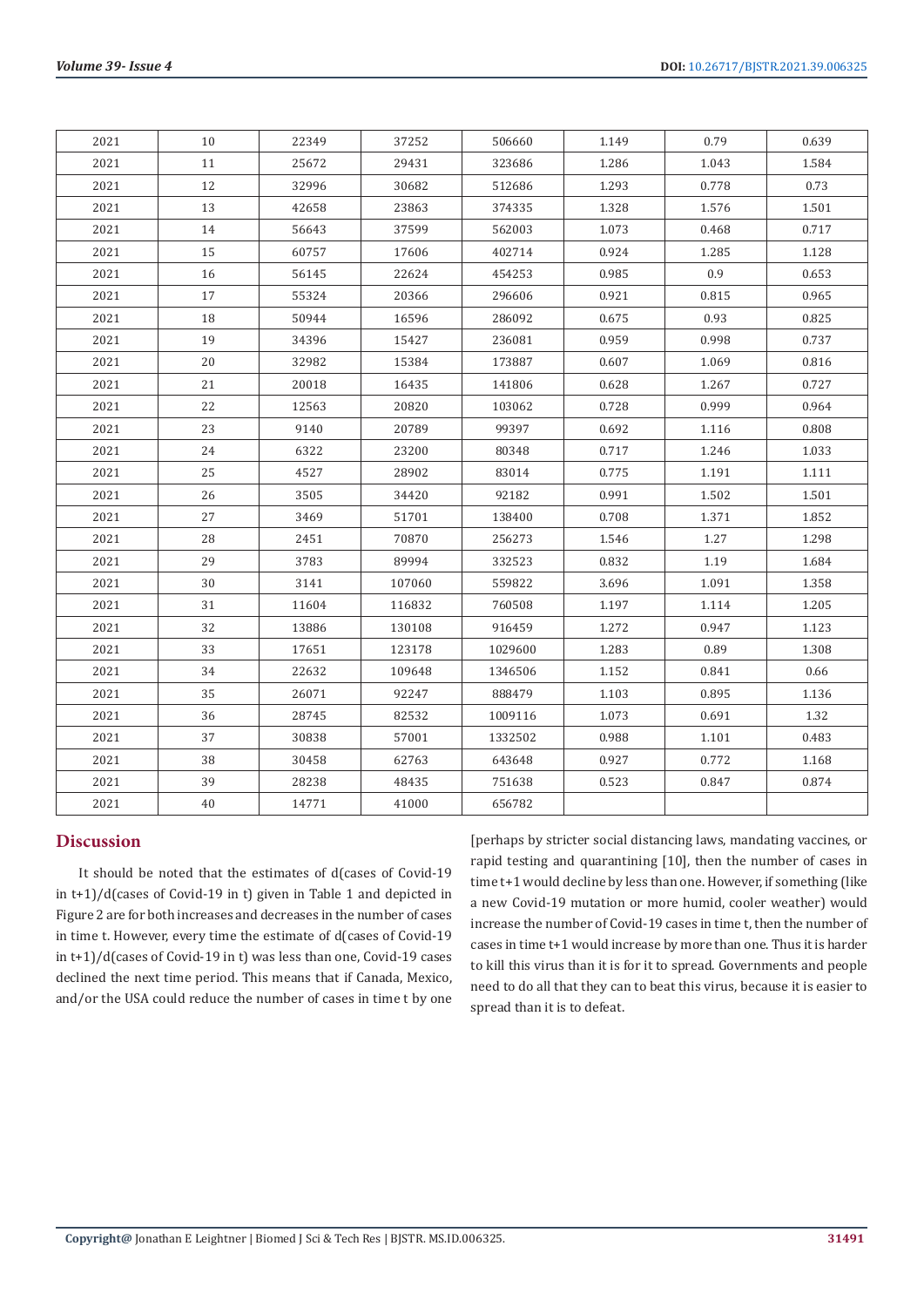

**Figure 1:** *d*(Cases of Covid-19 in t+1)/d(Cases of Covid-19 in t).

# **Declarations of Interests**

None.

• This research did not receive any specific grant from funding agencies in the public, commercial, or not-for-profit sectors.

#### **References**

- 1. [Leightner, Jonathan E, Tomoo Inoue, Pierre Lafaye de Micheaux \(2021\)](https://www.mdpi.com/1911-8074/14/10/467)  [Variable Slope Forecasting Methods and COVID-19 Risk. Risk and](https://www.mdpi.com/1911-8074/14/10/467)  [Financial Management 14: 467.](https://www.mdpi.com/1911-8074/14/10/467)
- 2. Choi, Youngah (2021) COVID-19 Disease and Treatment of COVID-19. Biomed J Sci & Tech Res 39(2): 2021.
- 3. [Nishiura Hiroshi, Natalie Linton, Andrei Akhmetzhanov \(2020\) Serial](https://www.ijidonline.com/article/S1201-9712(20)30119-3/fulltext)  [interval of novel coronavirus \(COVID-19\) infections. International](https://www.ijidonline.com/article/S1201-9712(20)30119-3/fulltext)  [Journal of Infectious Diseases 93: 284-86.](https://www.ijidonline.com/article/S1201-9712(20)30119-3/fulltext)
- 4. [European Centre for Disease Prevention and Control. 2021. COVID-19](https://www.ecdc.europa.eu/en/geographical-distribution-2019-ncov-cases)  [Update Situation,Worldwide.](https://www.ecdc.europa.eu/en/geographical-distribution-2019-ncov-cases)
- 5. [Sharma, Sunil Kumar, Aashima Bangia, Mohammed Alshehri, Rashmi](https://www.sciencedirect.com/science/article/pii/S1876034121000939?via%3Dihub) [Bhardwaj \(2021\) Nonlinear Dynamics for the spread of Pathogenesis of](https://www.sciencedirect.com/science/article/pii/S1876034121000939?via%3Dihub) [COVID-19 Pandemic. Journal of Infection and Public Health 14: 817-831.](https://www.sciencedirect.com/science/article/pii/S1876034121000939?via%3Dihub)
- 6. Branson, Johannah, Charles Albert (Knox) Lovell 2000. Taxation and Economic Growth in New Zealand. In Taxation and the Limits of Government. In: Gerald W. Scully and Patrick James Caragata (Eds.)., Boston: Kluwer Academic, p. 37-88.
- 7. [Leightner Jonathan E, Tomoo Inoue \(2012\) Solving the Omitted Variables](https://www.hindawi.com/journals/ads/2012/728980/) [Problem of Regression Analysis using the Relative Vertical Position of](https://www.hindawi.com/journals/ads/2012/728980/) [Observations. Advances in Decision Sciences.](https://www.hindawi.com/journals/ads/2012/728980/)
- 8. [Leightner, Jonathan E \(2015\) The Limits of Fiscal, Monetary, and Trade](https://www.worldscientific.com/worldscibooks/10.1142/9022) [Policies: International Comparisons and Solutions. Singapore: World](https://www.worldscientific.com/worldscibooks/10.1142/9022) [Scientific.](https://www.worldscientific.com/worldscibooks/10.1142/9022)
- 9. Center for Disease Control and Prevention. 2021. Science Brief: Emerging SARS-CoV2 Variants.
- 10. Halvatsiotis, Panagiotis, Eleni Routsi, Michail Papapanou, Argyris Siate¬lis, et al. (2021) High Resolution Melting Curve for the Rapid and Efficient Detection of SARS-Cov-2 Gene Variation in the Greek Population. Biomed J Sci & Tech Res 39(3): 2021.